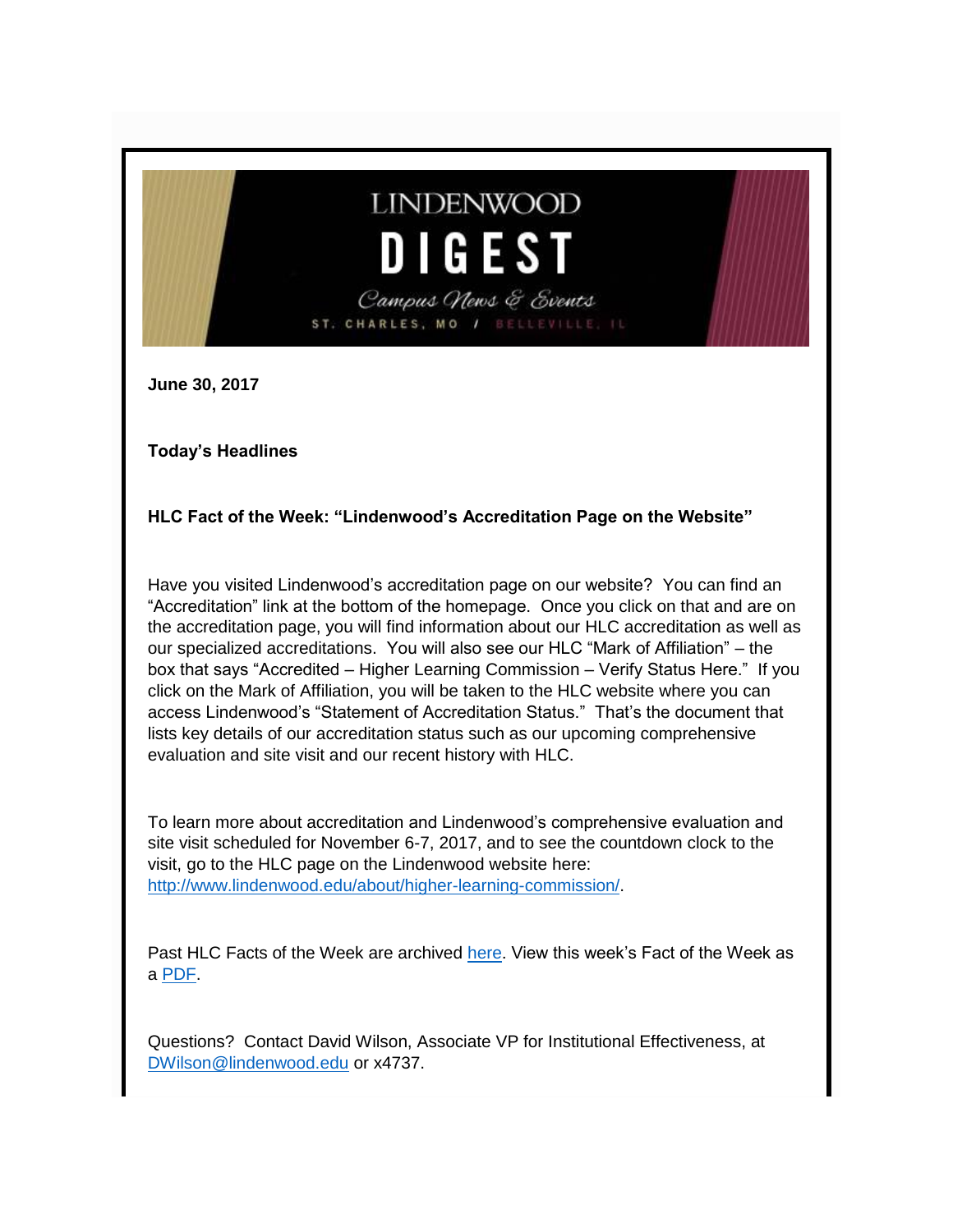#### **Nicholas Hand Named Employee of the Month for May**

Nicholas Hand, student advisor for the Division of Business & Entrepreneurship, has been selected as the Lindenwood University-Belleville Employee of the Month for May.

Hand was initially hired as an adjunct professor and then as an instructor in 2015. Last year, he took on a new set of responsibilities as the first full-time professional advisor hired within the Lindenwood University system. Currently, he serves as the academic advisor for 150 undergraduate students in LU-Belleville's Business Department, including all first year students majoring in any of the Business programs. [Read more](http://felix.lindenwood.edu/newsletter/2017_06/BELLEVILLE_EOM.pdf)



*Nick Hand (center) receives the Employee of the Month certificate from President Brett Barger and Dan Frazier, associate professor of business.*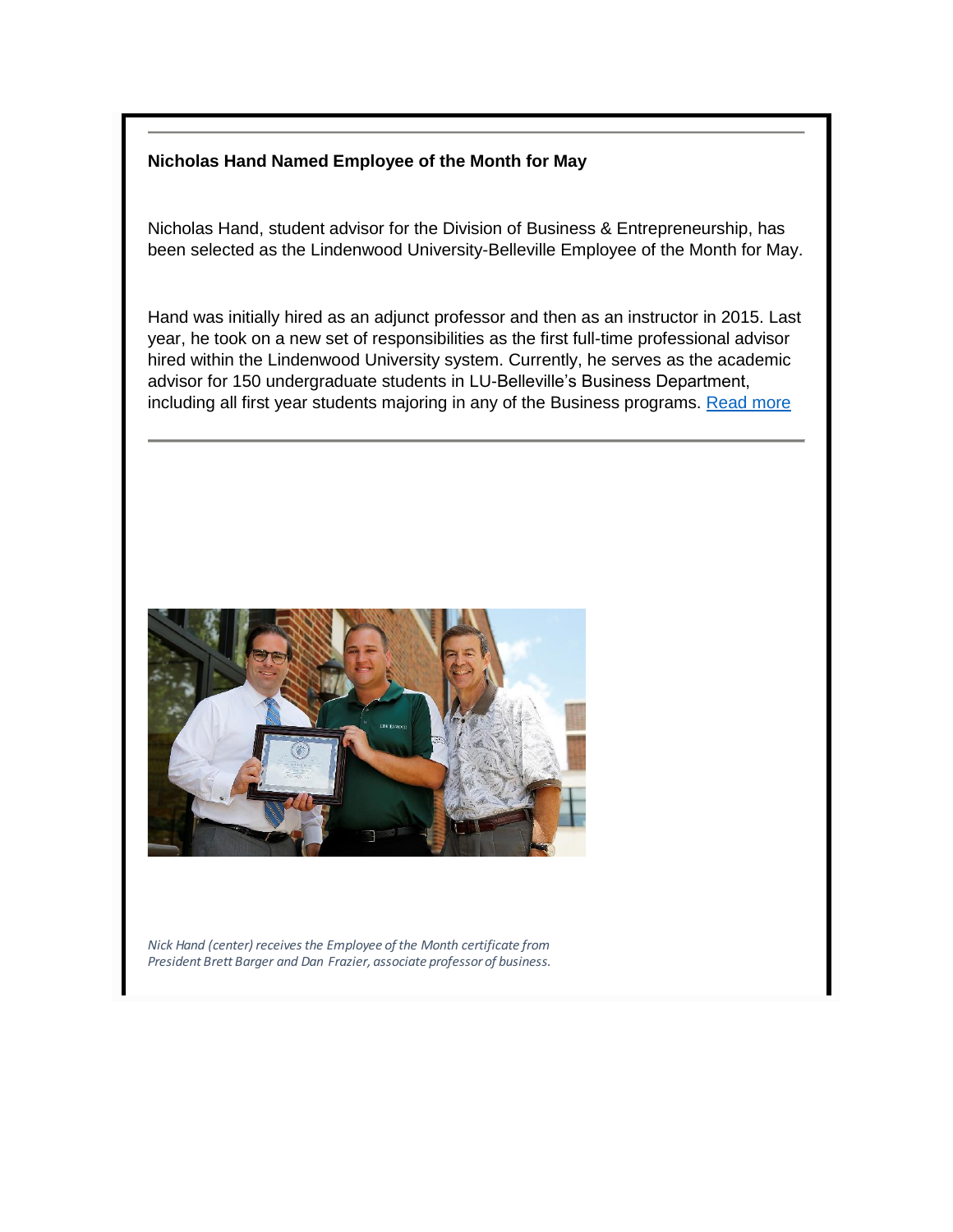

#### **Volunteers Needed for Move In Day**

Move In Day for many new students and families can be a nerve-wracking day, as you can imagine. Having friendly faces to greet students and families and to welcome them on their first day on campus can leave such a lasting impression and show the families how much we value our students at Lindenwood. So please join us and volunteer to assist with Move In Day!

Move In for new students will be held on Wednesday, August 23, from 9 a.m.  $-2$ p.m. Move In Day volunteering will be split up into two 2 1/2-hour shifts. During your shift, we will be using you to greet and welcome students, give directions, answer questions, or even help move them in! On Move In Day, you will check in at the tent on the lawn of Evans Commons and will be given your assignment and your shirt.

If you would like to assist, please go to your portal and click on Involve U. Once in Involve U, you'll see a yellow box on the home page containing a link to where you can sign up. Please feel free to sign up for multiple shifts if you'd like. A confirmation email will be sent to you confirming your shift(s). Deadline to sign up is Friday, July 21.

Thank you for all that you do for our students! We look forward to seeing you at Move In Day!